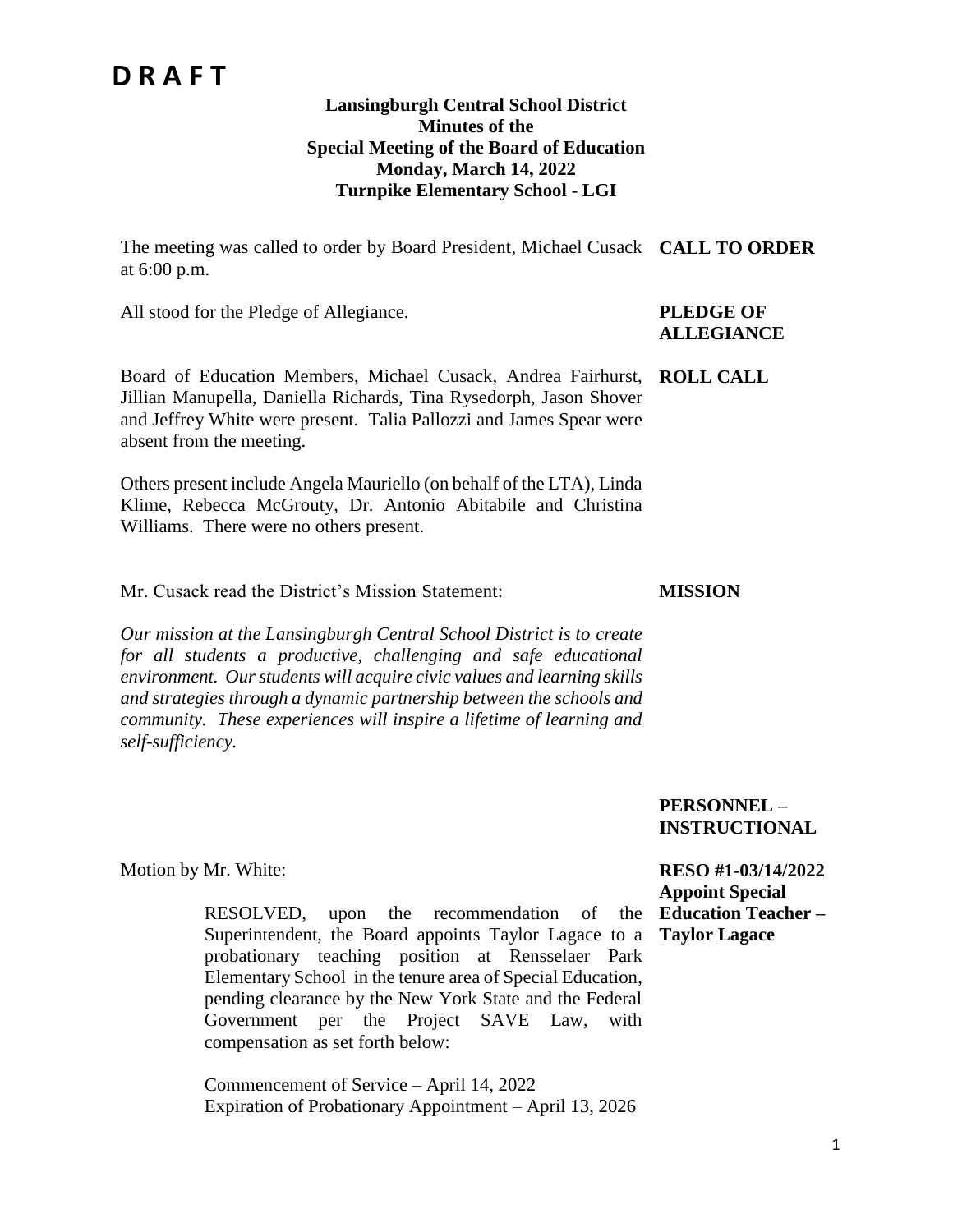# **D R A F T**

|                           | Certification Status – Students with Disabilities |  |
|---------------------------|---------------------------------------------------|--|
| Salary - Step 10 \$48,795 |                                                   |  |
| <b>Masters</b>            | 450                                               |  |
| Grad Credits $-30$ 1,250  |                                                   |  |
|                           | \$50,495                                          |  |

Second: Mr. Shover  $Ayes - 7$  Nays – 0

Motion Carried Unanimously

#### **ACTION ITEMS**

| Motion by Mr. White:<br>RESOLVED, upon the recommendation of the Superintendent,<br>the Board approves the first reading of revised Policy #1500-<br>E.2. - Insurance Requirements – Use of Facilities. | RESO #2-03/14/2022<br><b>Approve First Reading</b><br>of Revised Policy<br>#1500-E.2 |            |                                                   |
|---------------------------------------------------------------------------------------------------------------------------------------------------------------------------------------------------------|--------------------------------------------------------------------------------------|------------|---------------------------------------------------|
| Second: Ms. Richards                                                                                                                                                                                    | $Ayes - 7$                                                                           |            | <b>Motion Carried</b><br>$Nays - 0$ Unanimously   |
| Motion by Mr. White:                                                                                                                                                                                    |                                                                                      |            | RESO #3-03/14/2022<br><b>Adjourn for Workshop</b> |
| Be it resolved this meeting of the Board of Education hereby<br>adjourns at 6:03 p.m. for the purpose of holding a workshop.                                                                            |                                                                                      |            |                                                   |
|                                                                                                                                                                                                         |                                                                                      |            | <b>Motion Carried</b>                             |
| Second: Ms. Richards                                                                                                                                                                                    | $Ayes - 7$                                                                           | $Nays - 0$ | Unanimously                                       |

Workshop presentations and discussions were held including:

- Human Resources Presentation Ben Seymour
- 2022-2023 Budget Development Linda Klime
- Discussion Item: Policy #1230 Public Participation at Board Meetings

Motion by Mr. White:

### **RESO #4-03/14/2022 Executive Session**

Be it resolved that the Board of Education enter into Executive Session at 7:44 p.m. to discuss the medical, financial, credit, or employment history of a particular person or corporation or matters leading to the appointment, employment, promotion, demotion, discipline, suspension, dismissal, or removal of a particular person or corporation, and for the purpose of contract negotiations.

Second: Mrs. Fairhurst  $Ayes - 7$  Nays – 0 Motion Carried Unanimously

2